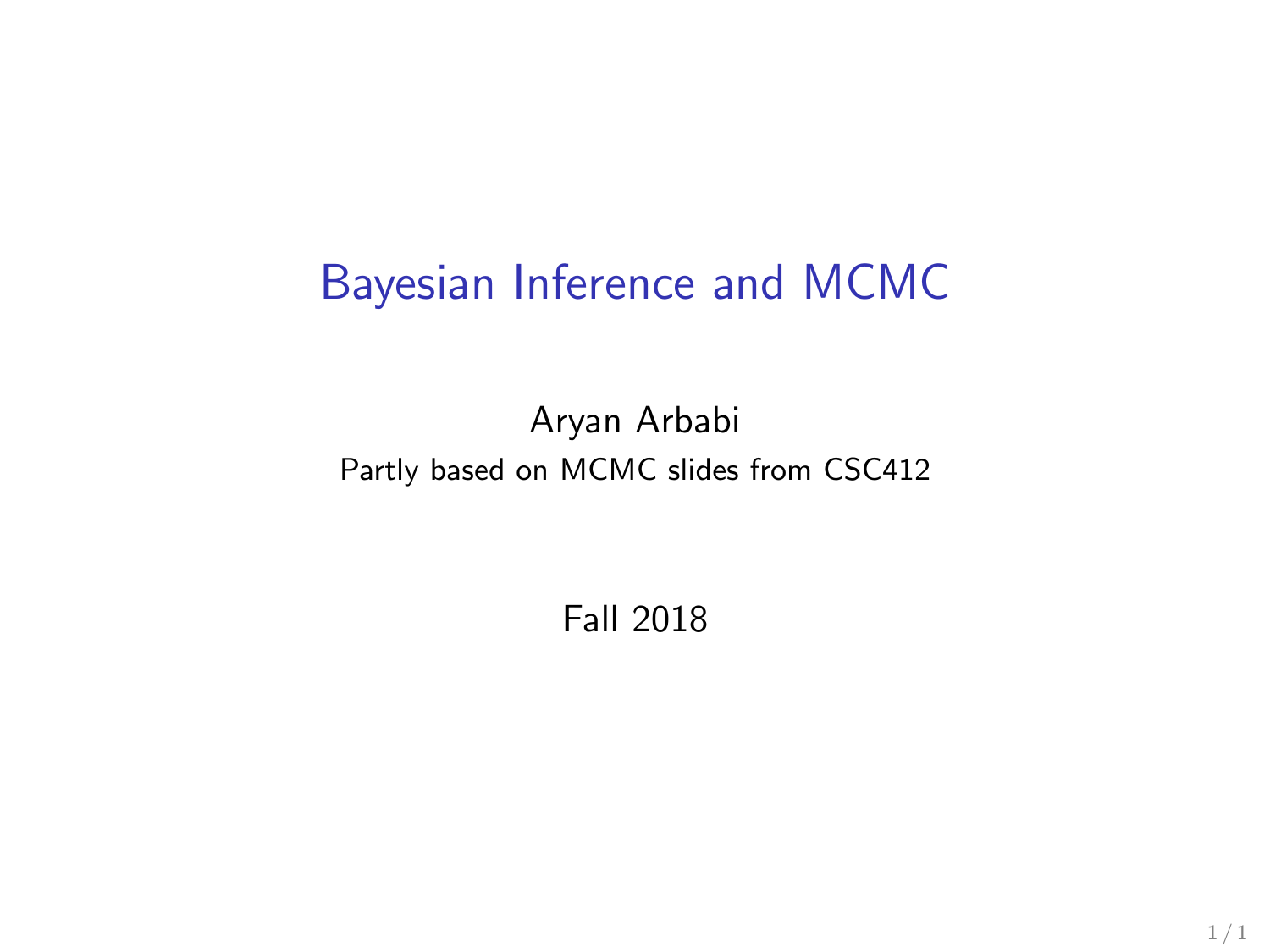## Bayesian Inference - Motivation

- ► Consider we have a data set  $D = \{x_1, ..., x_n\}$ . E.g each  $x_i$  can be the outcome of a coin flip trial.
- $\triangleright$  We are interested in learning the dynamics of the world to explain how this data was generated  $(p(D|\theta))$
- In our example  $\theta$  is the probability of observing head in a coin trial
- E Learning  $\theta$  will enable us to also predict future outcomes  $(P(x'|\theta))$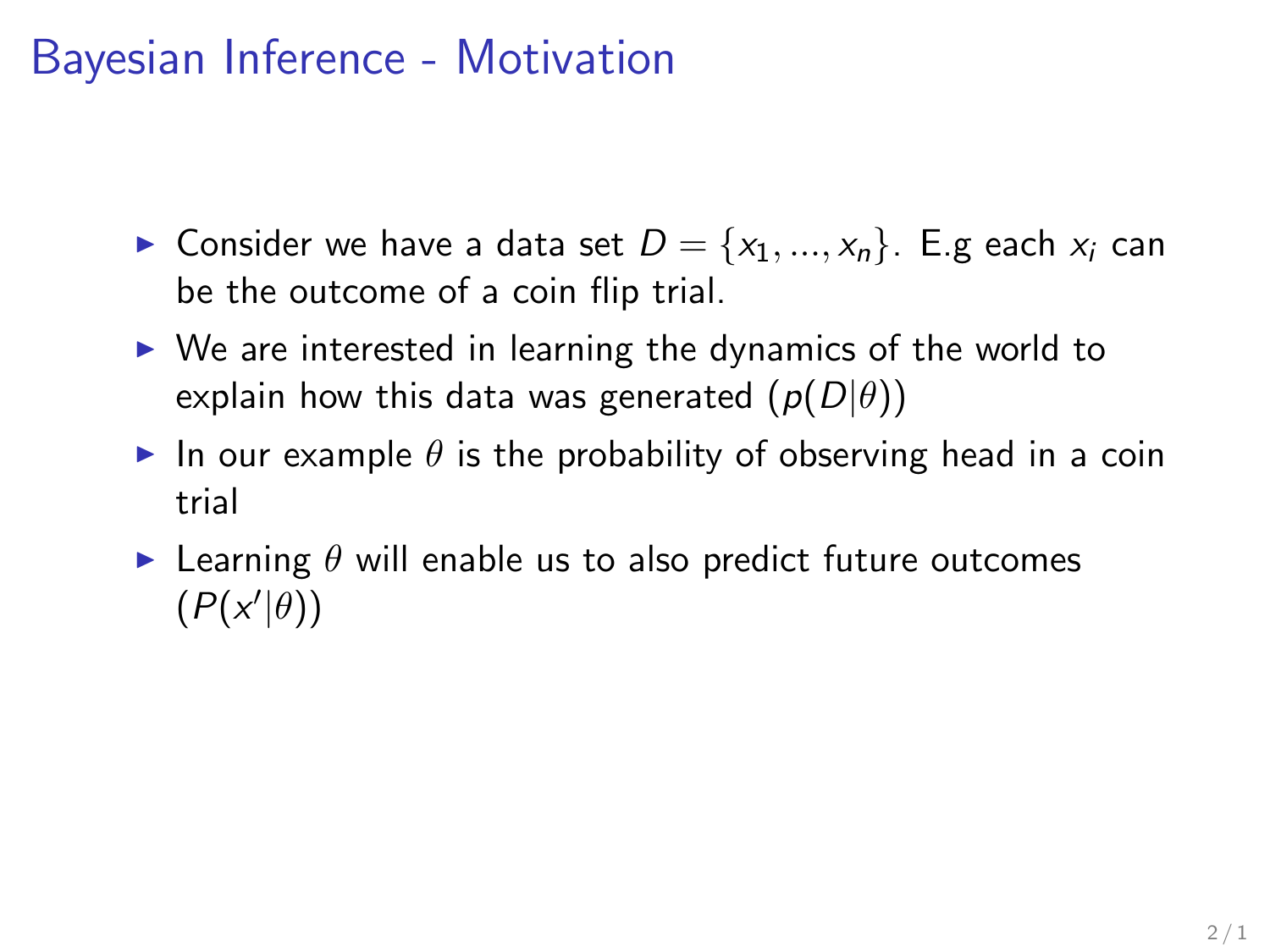## Bayesian Inference - Motivation

- $\blacktriangleright$  The primary question is how to infer  $\theta$
- $\triangleright$  Observing the sample set D gives us some information about  $\theta$ , however there is still some uncertainty about it (specially when we have very few samples)
- **Furthermore we might have some prior knowledge about**  $\theta$ **,** which we are interested to take into account
- $\blacktriangleright$  In Bayesian approach we embrace this uncertainty by calculating the posterior  $p(\theta|D)$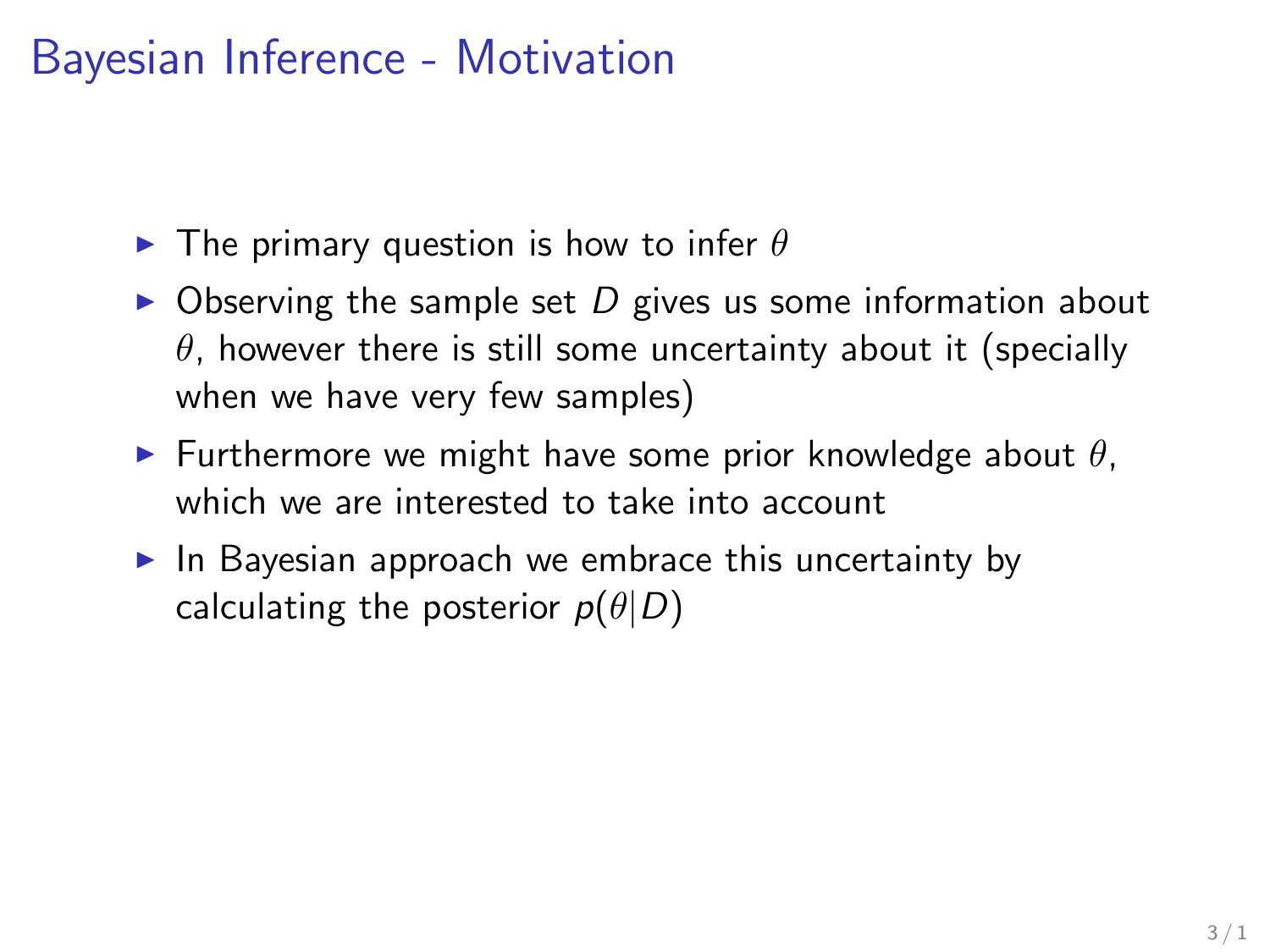### Bayes rule

 $\blacktriangleright$  Using Bayes rule we know:

$$
P(\theta|D) = \frac{P(D|\theta)P(\theta)}{P(D)} \propto P(D|\theta)P(\theta)
$$

- Where  $P(D|\theta)$  is the data likelihood,  $P(\theta)$  is the prior, and  $P(D)$  is called the evidence
- In Maximum Likelihood estimation (MLE) we find a  $\theta$  that maximizes the likelihood:

$$
\arg\max_{\theta}\{P(D|\theta)\}
$$

 $\triangleright$  In Maximum a posteriori (MAP) estimation, the prior is also incorporated:

arg max $\{P(D|\theta)P(\theta)\}$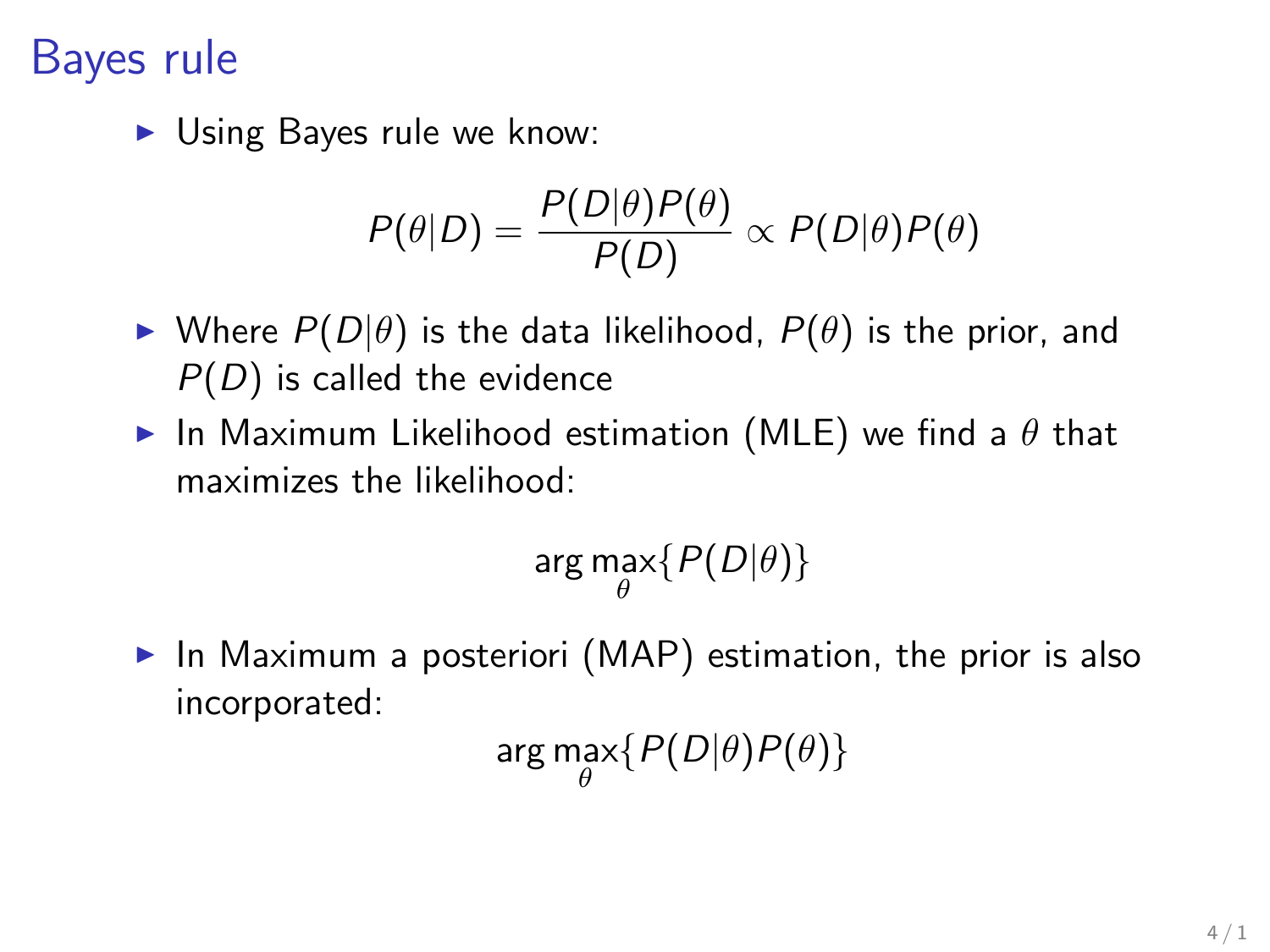## Bayesian Inference

- Alternatively, instead of learning a fixed point-value for  $\theta$ , we can incorporate the uncertainty around  $\theta$
- $\blacktriangleright$  We can predict the probability of observing a new sample  $x'$ by marginalizing over  $\theta$ :

$$
P(x'|D) = \int_{\theta} P(\theta|D)P(x'|\theta)d\theta
$$

- In cases such as when the model is simple and conjugate priors are being used the posterior and the above integral can be solved analytically
- $\blacktriangleright$  However in many practical cases it is difficult to solve the integral in closed form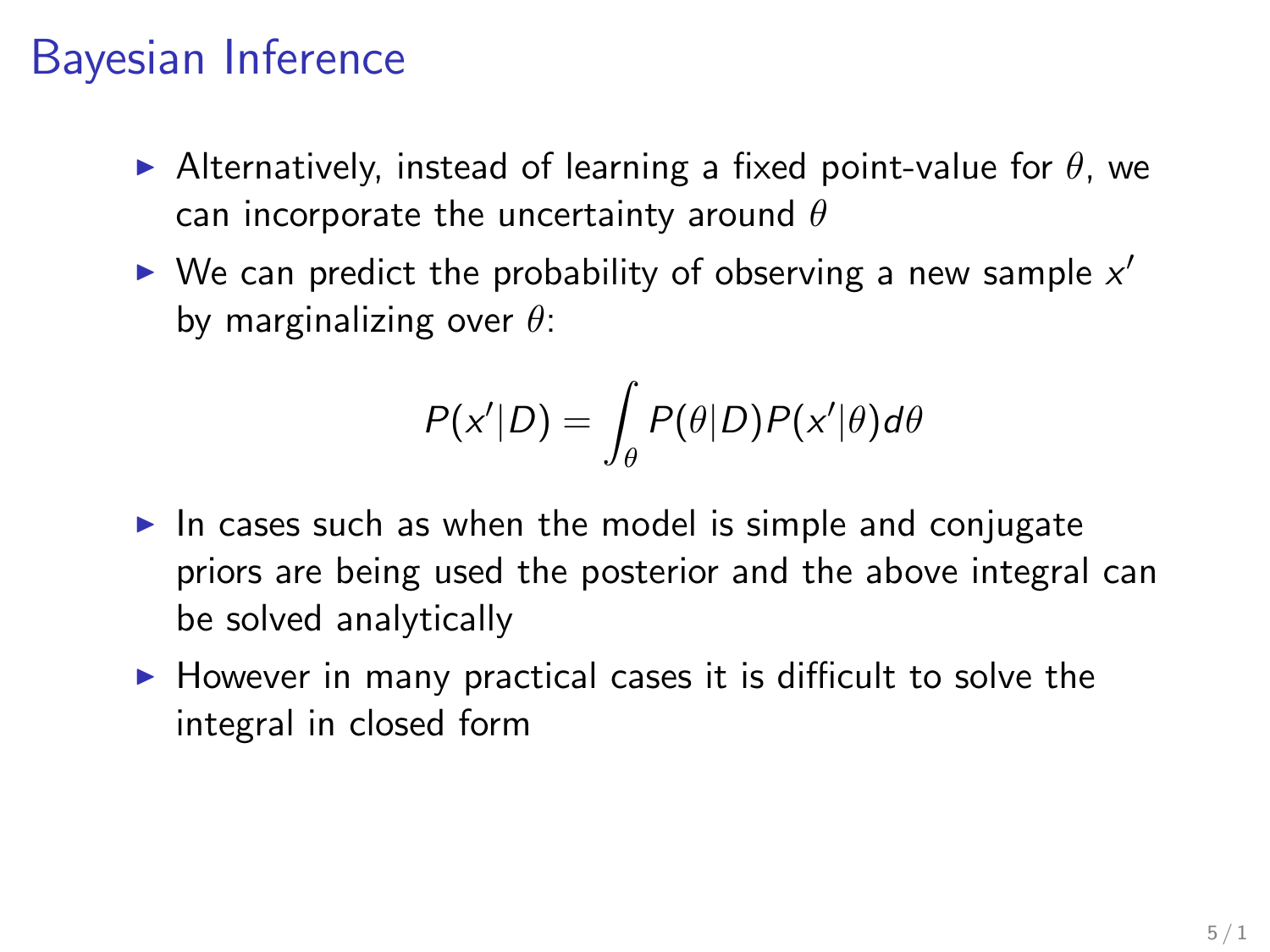### Monte Carlo methods

 $\triangleright$  Although it might be difficult to solve the previous integral, however if we can take samples from the posterior distribution, it can be approximated as

$$
\int_{\theta} P(\theta|D)P(x'|\theta)d\theta \simeq \frac{1}{n}\sum_{1\leq i\leq n} P(x'|\theta^{(i)})
$$

 $\blacktriangleright$  Where  $\theta^{(i)}$ s are samples from the posterior:

$$
\theta^{(i)} \sim P(\theta|D)
$$

 $\blacktriangleright$  This estimation is called Monte Carlo method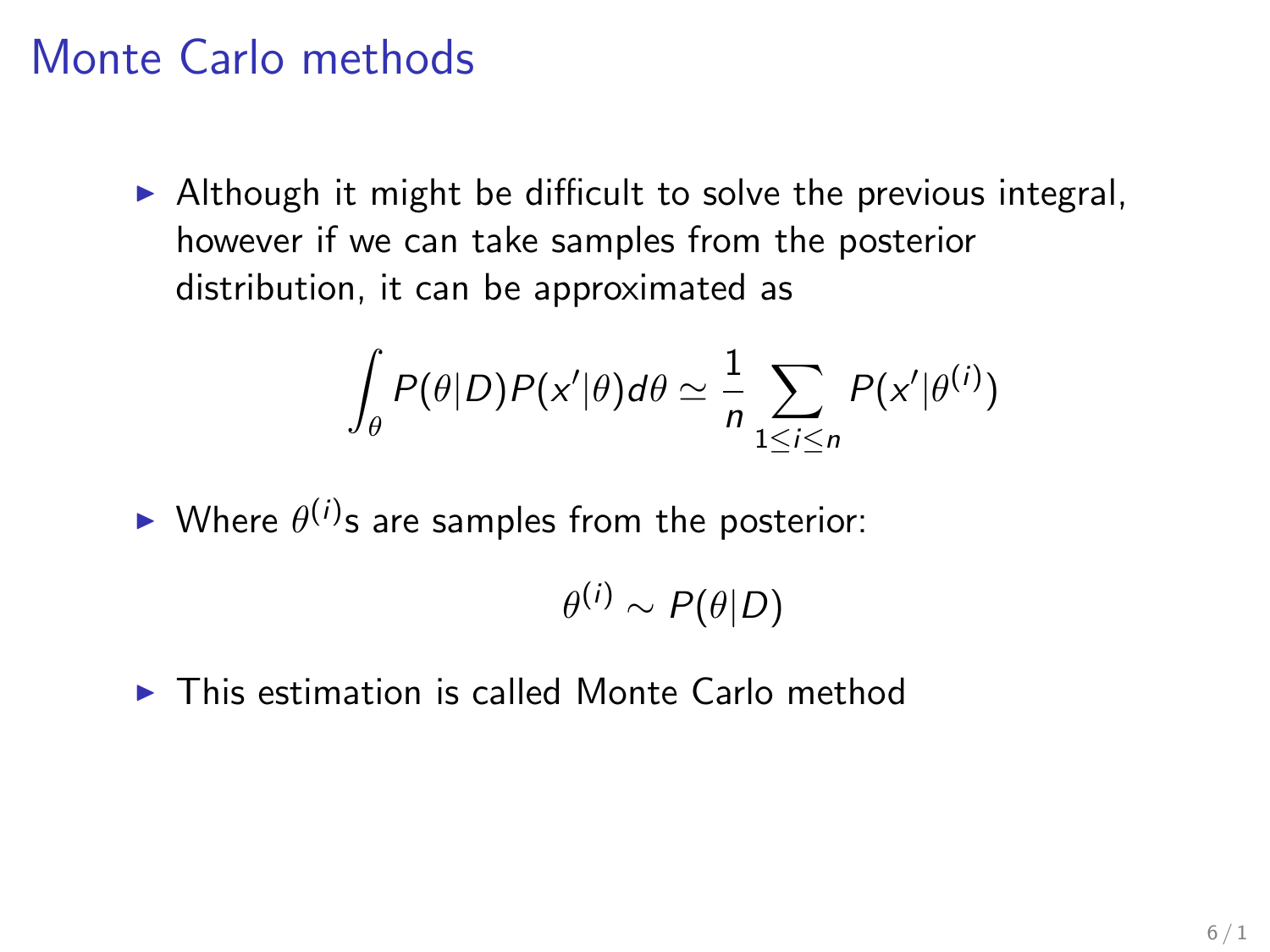### Monte Carlo methods

 $\blacktriangleright$  In its general form, Monte Carlo estimates the following expectation

$$
\int_{x} P(x)f(x)dx \approx \frac{1}{5}\sum_{1\leq s\leq 5} f(x^{(s)})
$$

$$
x^{(s)} \sim P(x)
$$

- It is useful wherever we need to compute difficult integrals:
	- $\blacktriangleright$  Posterior marginals
	- $\blacktriangleright$  Finding moments (expectations)
	- $\blacktriangleright$  Predictive distributions
	- $\blacktriangleright$  Model comparison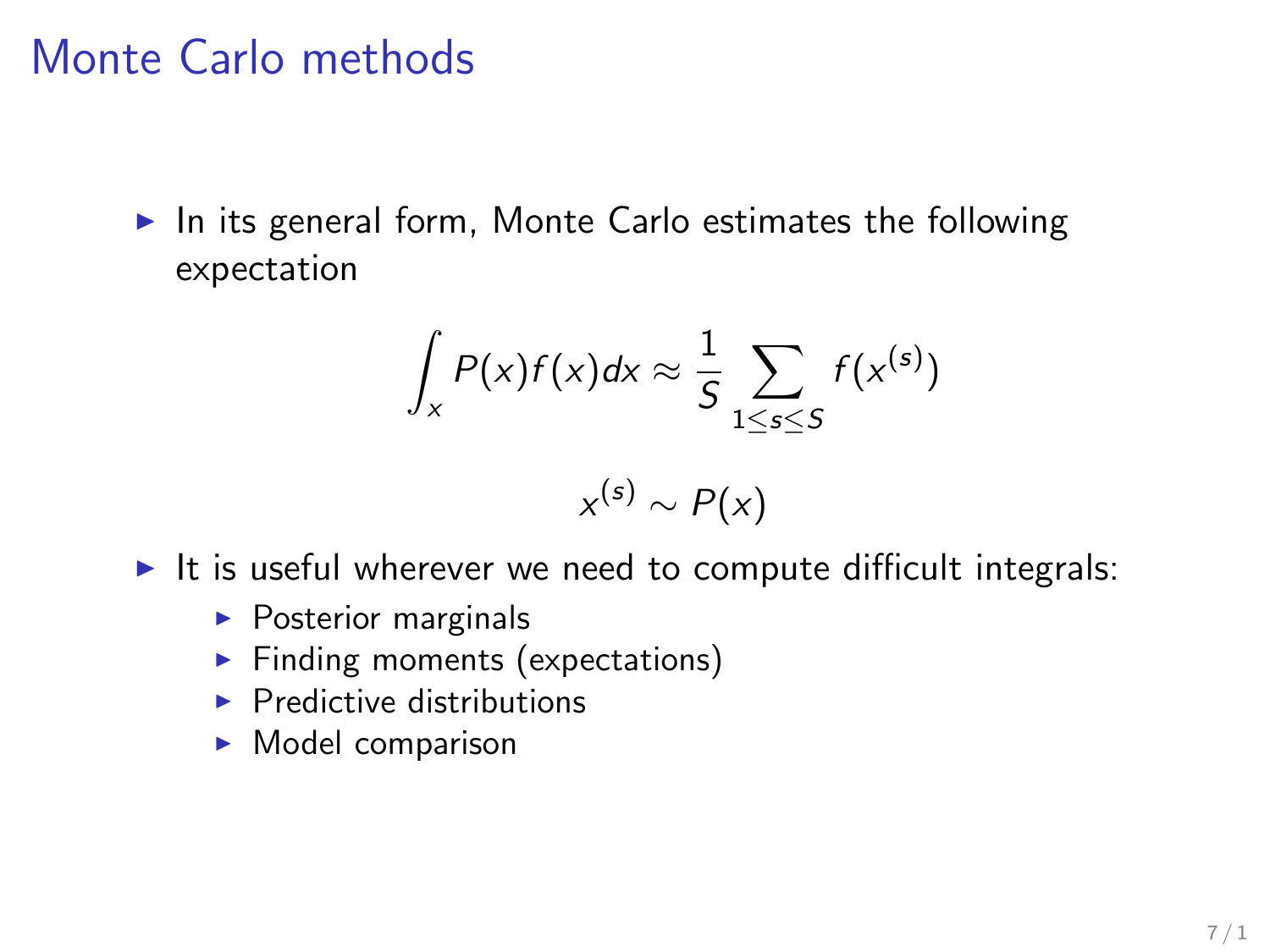Bias and variance of Monte Carlo

 $\triangleright$  Monte Carlo is an unbiased estimation:

$$
\mathbb{E}[\frac{1}{S}\sum_{1\leq s\leq S}f(\mathsf{x}^{(s)})]=\frac{1}{S}\sum_{1\leq s\leq S}\mathbb{E}[f(\mathsf{x}^{(s)})]=\mathbb{E}[f(\mathsf{x})]
$$

 $\blacktriangleright$  The variance reduces proportional to S:

$$
Var(\frac{1}{S}\sum_{1\leq s\leq S}f(x^{(s)}))=\frac{1}{S^2}\sum_{1\leq s\leq S}Var(f(x^{(s)})))=\frac{1}{S}Var(f(x))
$$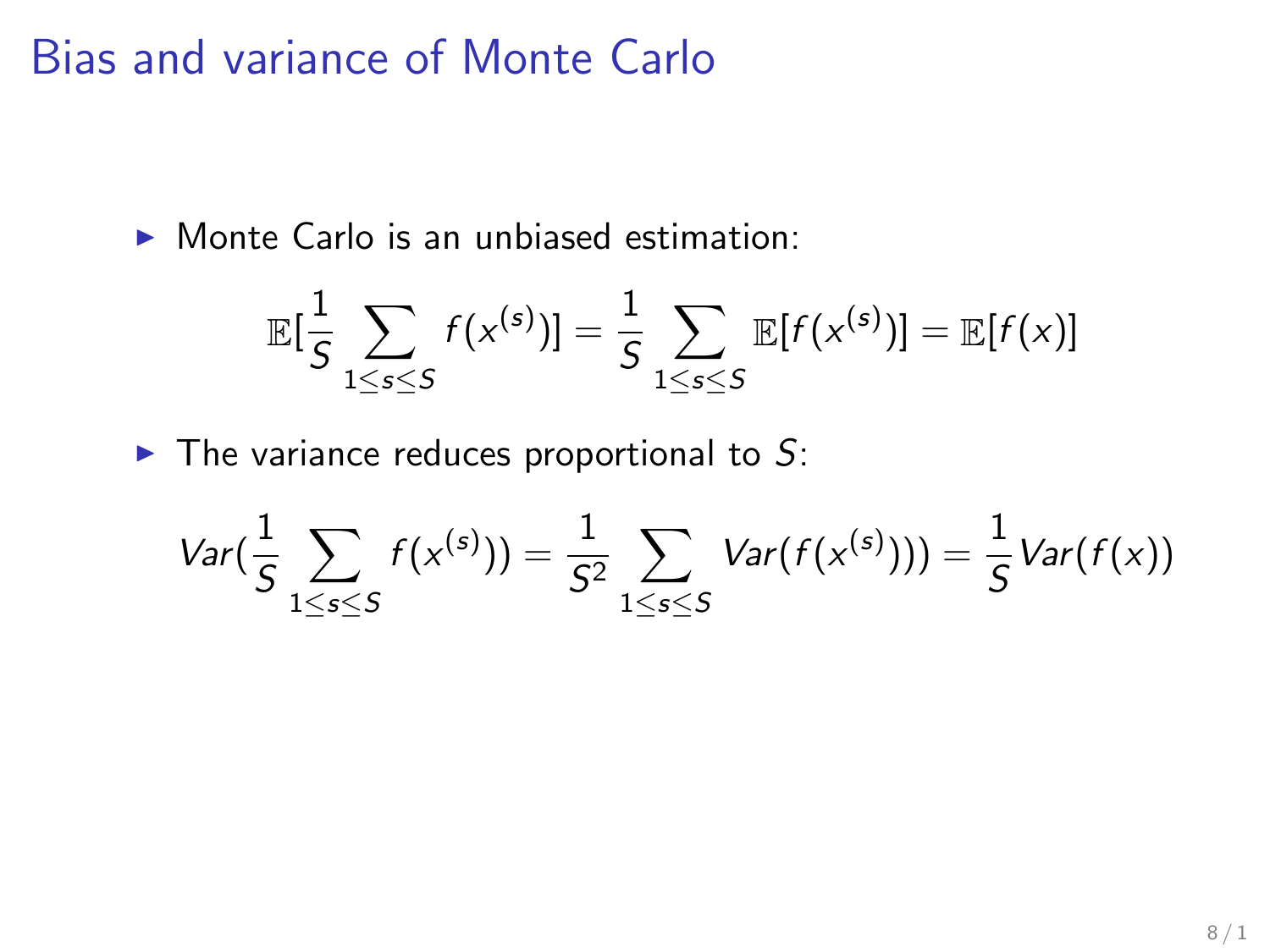How to sample from  $P(x)$ ?

 $\triangleright$  One way is to first sample from a Uniform[0,1] generator:

 $u \sim \textit{Uniform}[0,1]$ 

 $\blacktriangleright$  Transform the sample as:

$$
h(x) = \int_{\inf}^{x} p(x') dx'
$$

 $x(u) = h^{-1}(u)$ 

 $\blacktriangleright$  This assumes we can easily compute  $h^{-1}(u)$ , which is not always true

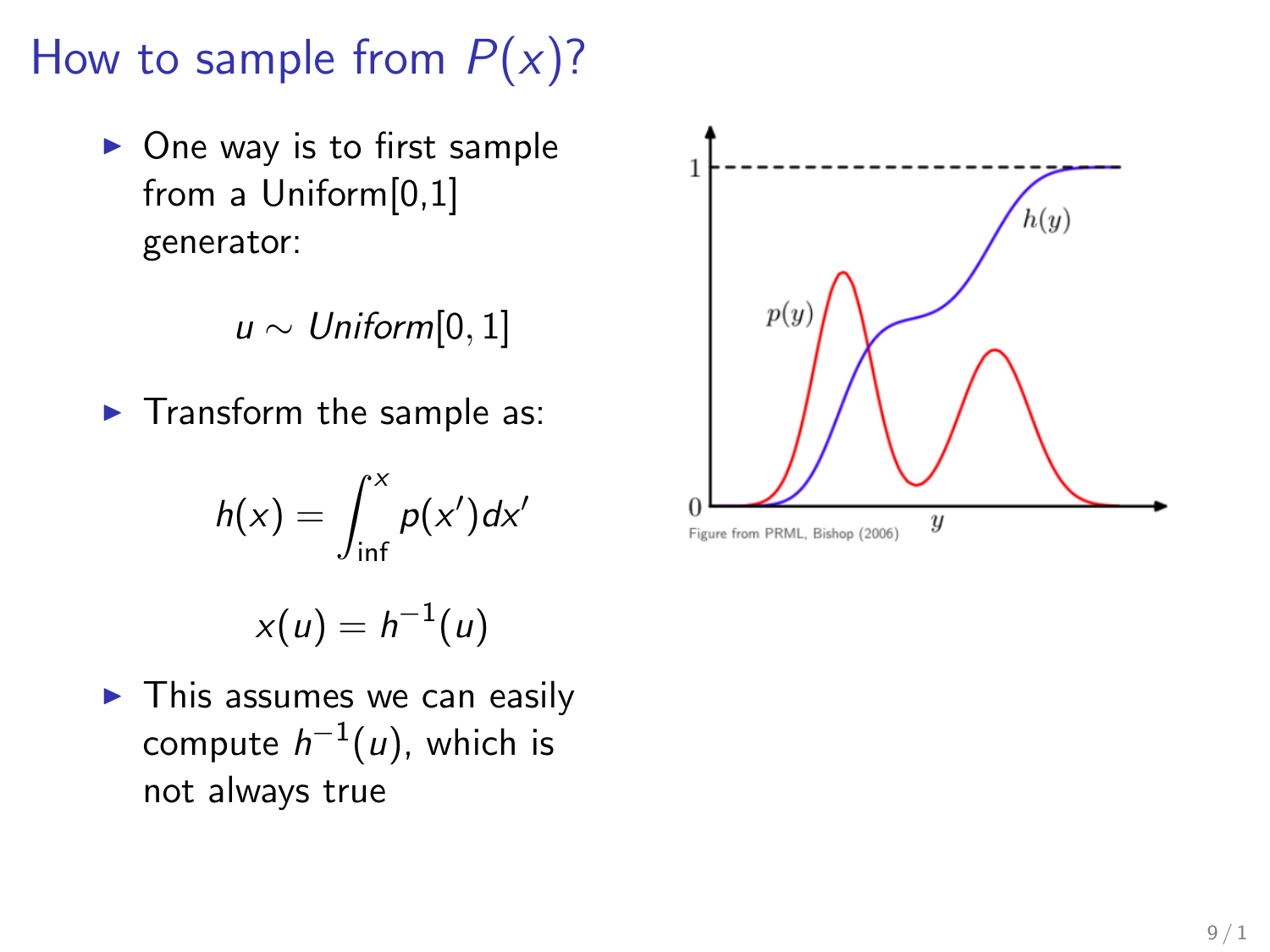## Rejection Sampling

Another approach is to define a simple distribution  $q(z)$  and find a  $k$  where for all  $z$ :

$$
kq(z)\geq p(z)
$$

- $\blacktriangleright$  Draw  $z_0 \sim q(z)$
- ► Draw  $u \sim Uniform[0, kq(z_0)]$
- Discard if  $u > p(z_0)$

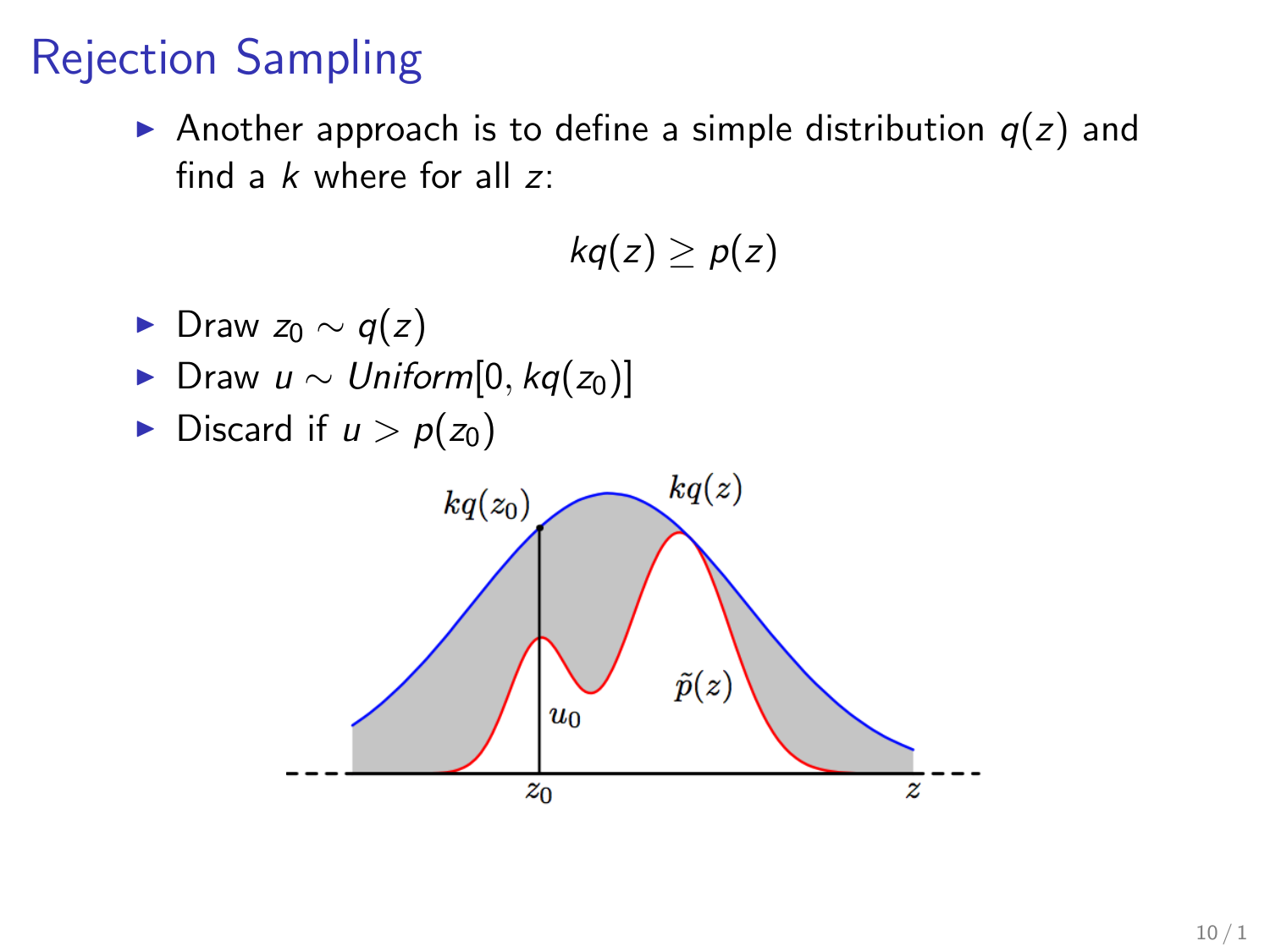## Rejection sampling in high dimensions

- $\triangleright$  Curse of dimensionality makes rejection sampling inefficient
- It is difficult to find a good  $q(x)$  in high dimensions and the discard rate can get very high
- For example consider  $P(x) = N(0, 1)$ , where x is D dimensional
- **Figure 1** Then for  $q(x) = N(0, \sigma I)$  (with  $\sigma \ge 1$ ), the acceptance rate will be  $\sigma^{-D}$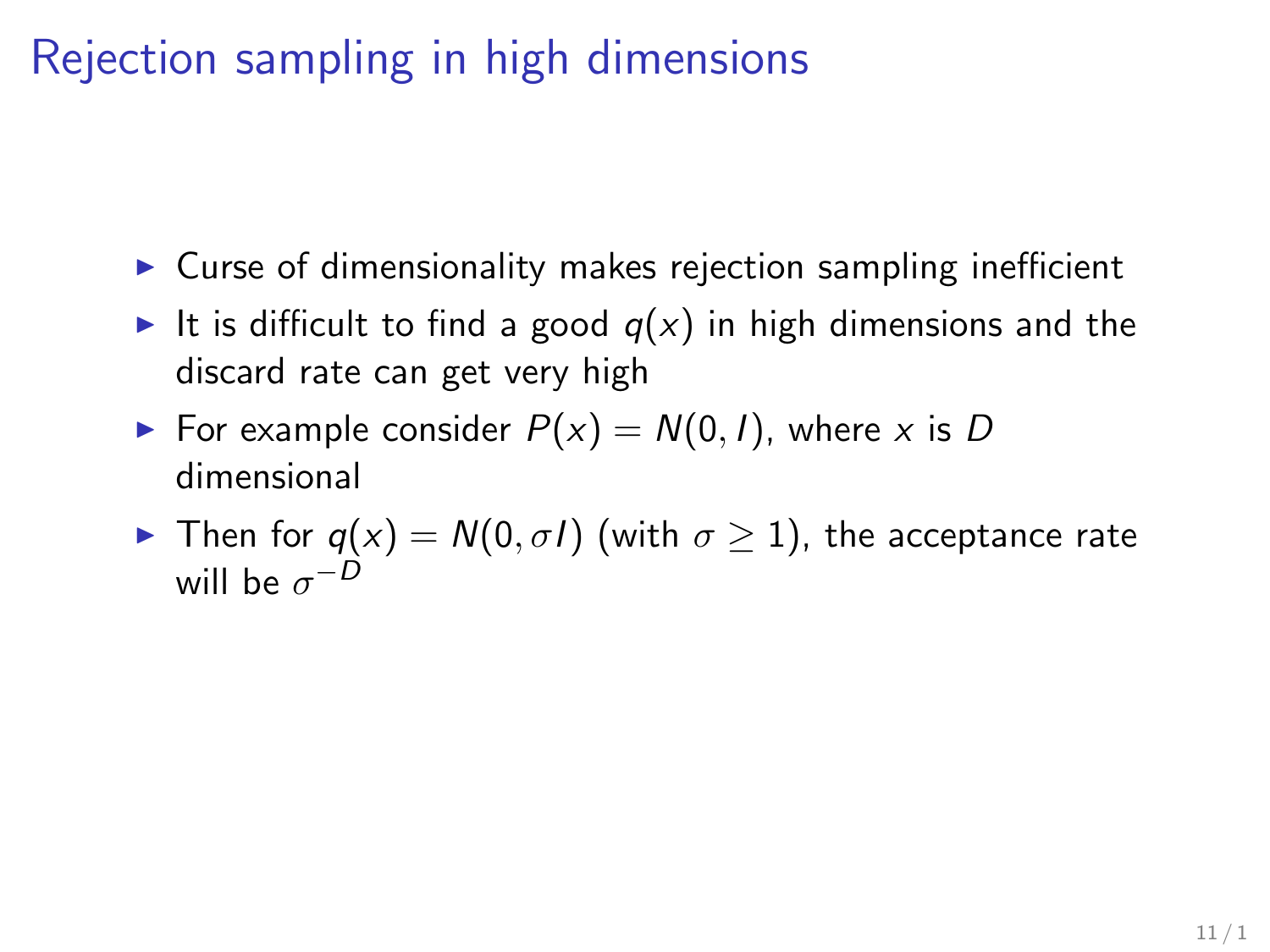### Markov Chains

- $\triangleright$  A Markov chain is a stochastic model for a sequence of random variables that satisfies the Markov property
- $\triangleright$  A chain has Markov property if each state is only dependent on the previous state
- $\blacktriangleright$  It is also called memoryless property
- E.g for the sequence  $x^{(1)},...,x^{(n)}$  we would have:

$$
P(x^{(i)}|x^{(1)},...,x^{(i-1)}) = P(x^{(i)}|x^{(i-1)})
$$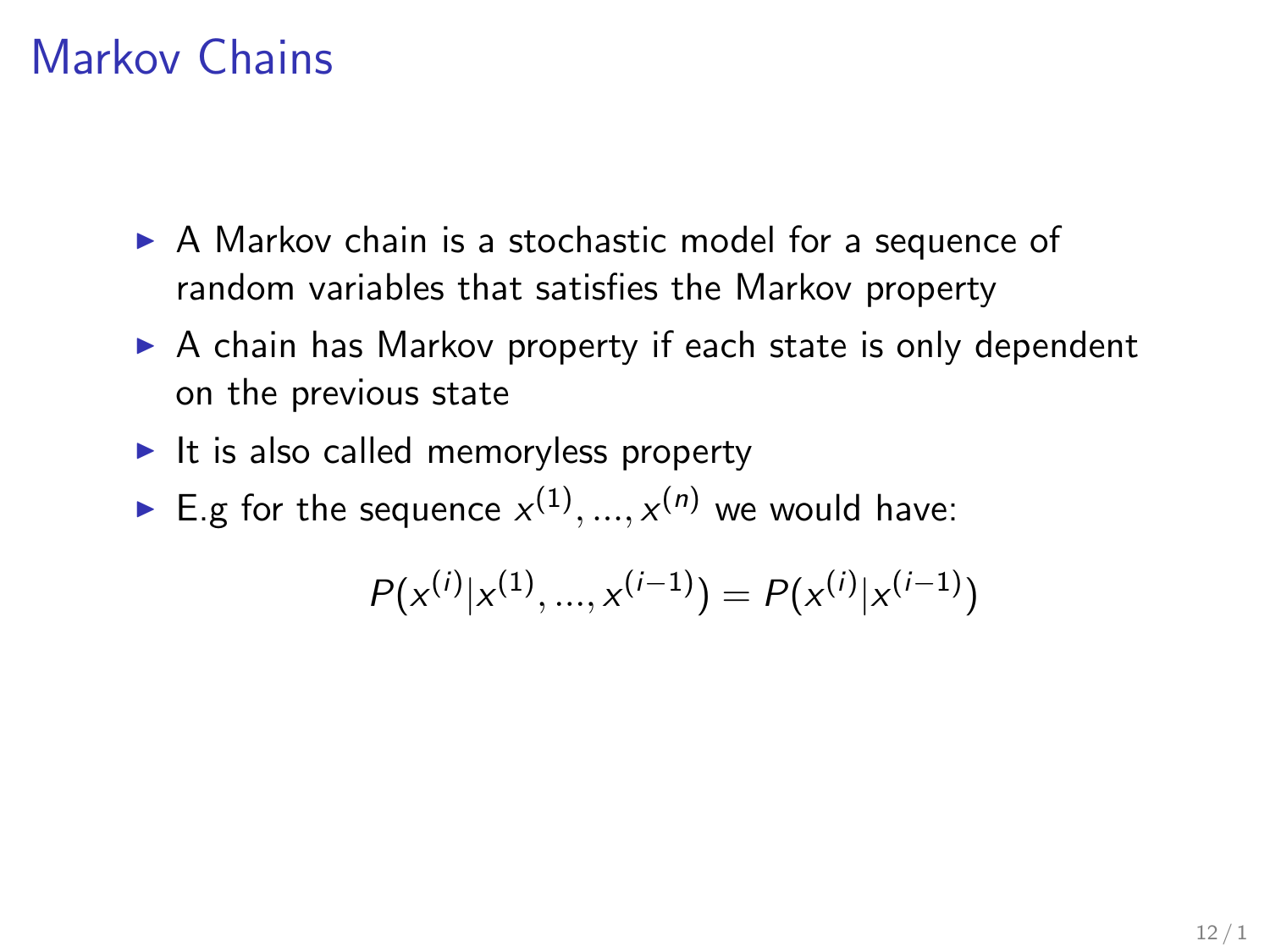## Markov Chain Monte Carlo (MCMC)

- $\triangleright$  An alternative to rejection sampling is to generate dependent samples
- $\triangleright$  Similarly, we define and sample from a proposal distribution
- $\triangleright$  But now we maintain the record of current state, and proposal distribution depends on it
- $\blacktriangleright$  In this setting the samples form a Markov Chain

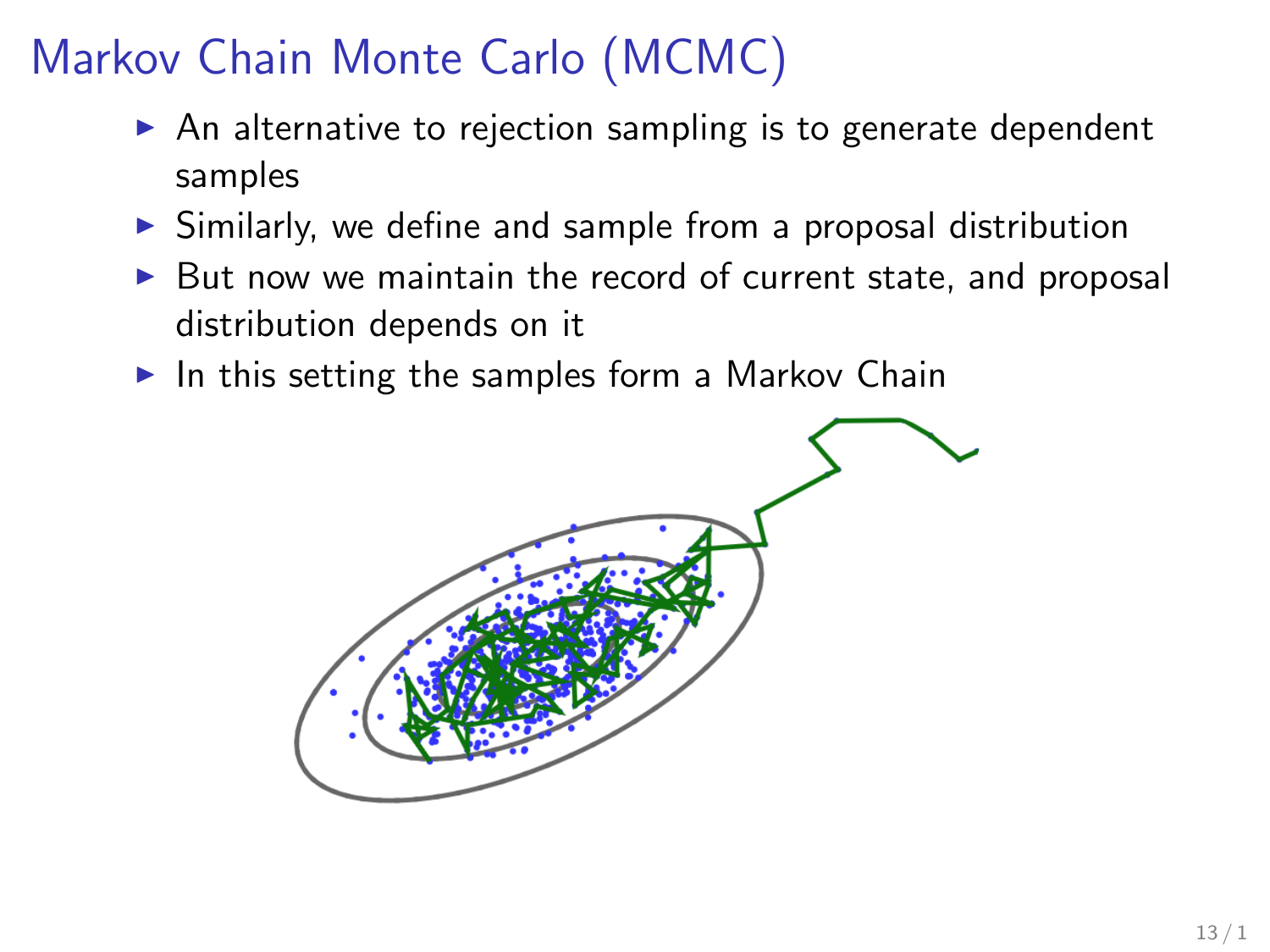## Markov Chain Monte Carlo (MCMC)

- $\triangleright$  Several variations of MCMC have been introduced
- $\triangleright$  Some popular variations are: Metropolis-Hasting, Slice sampling and Gibbs sampling
- $\triangleright$  They differ on aspects like how the proposal distribution is defined
- $\triangleright$  Some motivations are reducing correlation between successive samples in the Markov chain, or increasing the acceptance rate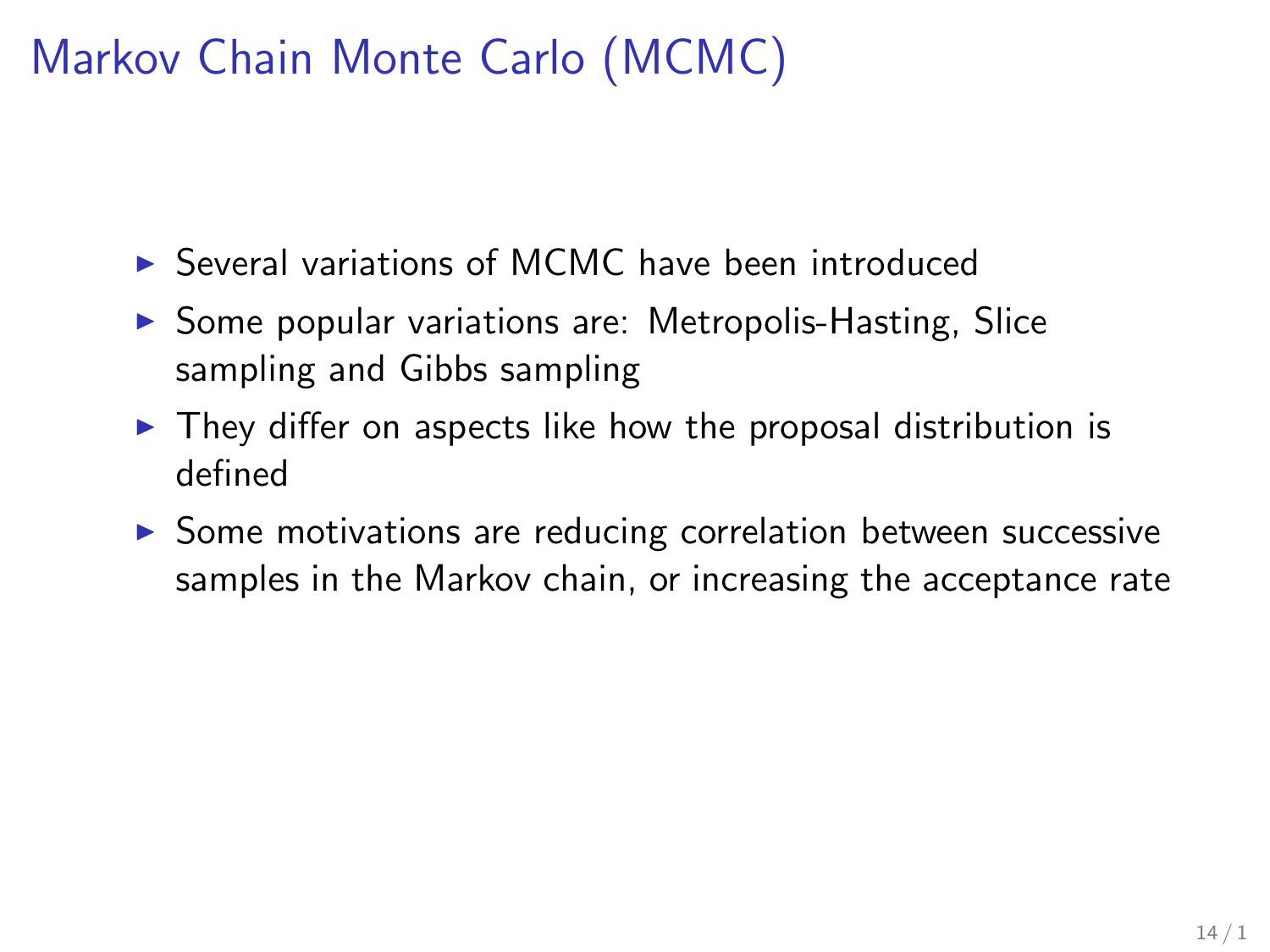# Gibbs Sampling

- $\triangleright$  A simple, general MCMC algorithm
- Initialize  $x$  to some value
- Select an ordering for the variables  $x_1, ..., x_d$  (can be random or fixed)
- $\triangleright$  Pick each variable  $x_i$  according to the order and resample  $P(x_i|\mathbf{x}_{-i})$
- $\triangleright$  There is no rejection when taking a new sample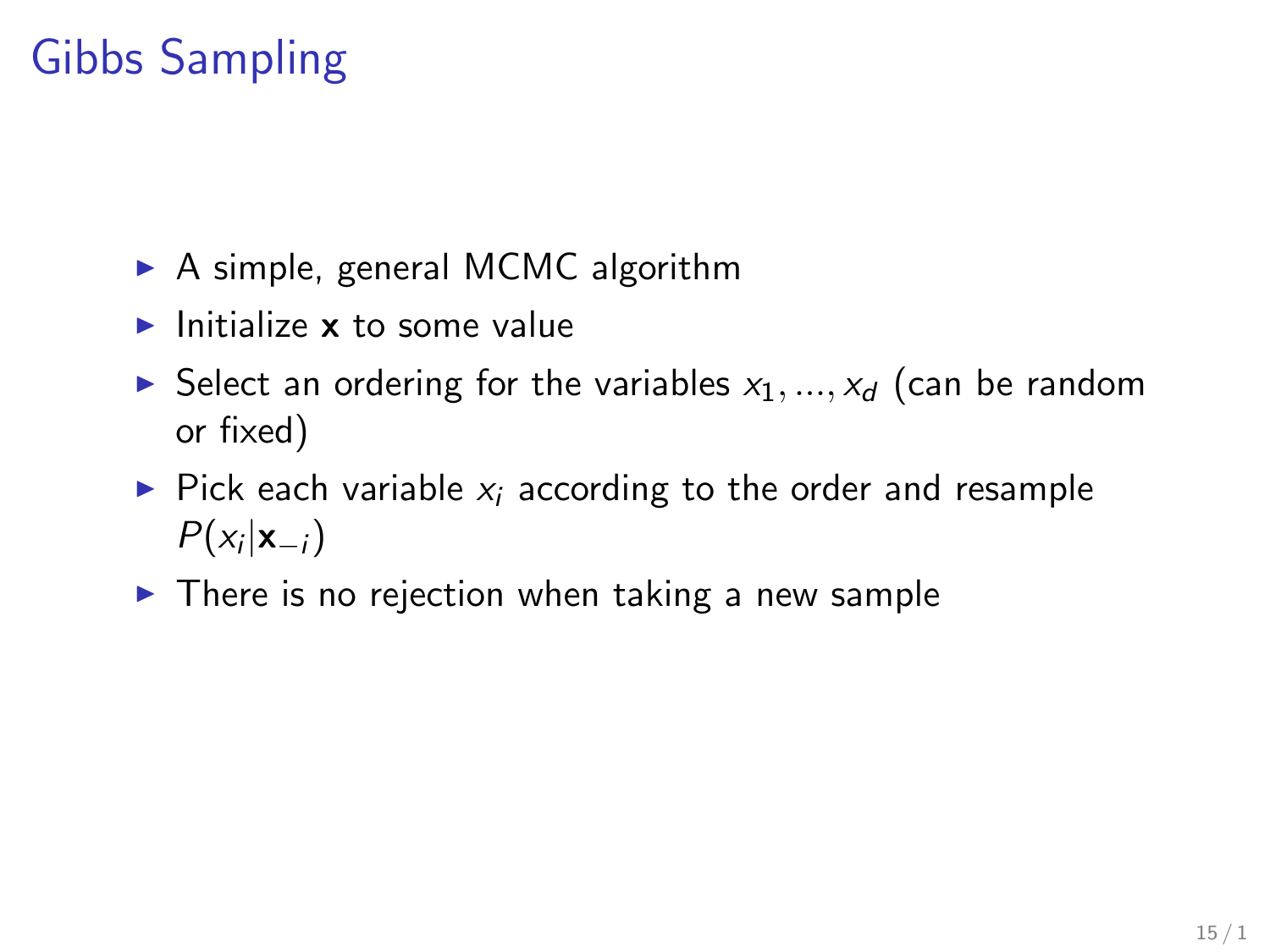## Gibbs Sampling

- $\blacktriangleright$  For example consider we have three variables  $P(x_1, x_2, x_3)$
- $\blacktriangleright$  At each round t, we take samples from the following distributions:

$$
x_1^{(t)} \sim P(x_1 | x_2^{(t-1)}, x_3^{(t-1)})
$$

$$
x_2^{(t)} \sim P(x_2 | x_1^{(t)}, x_3^{(t-1)})
$$

$$
x_3^{(t)} \sim P(x_3 | x_1^{(t)}, x_2^{(t)})
$$

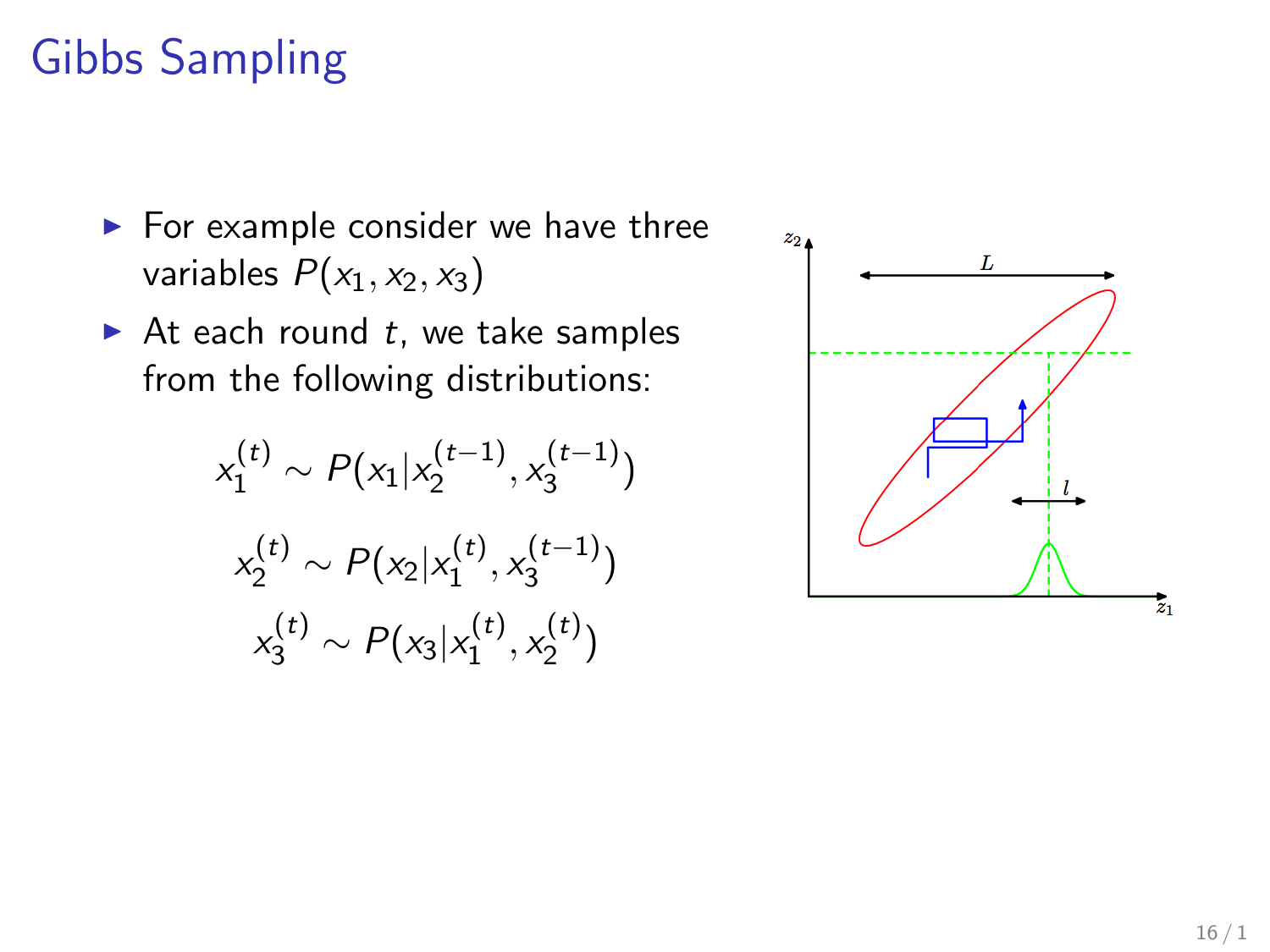### Monte Carlo methods summary

- $\triangleright$  Useful when we need approximate methods to solve sums/integrals
- $\triangleright$  Monte Carlo does not explicitly depend on dimension, although simple methods work only in low dimensions
- $\triangleright$  Markov chain Monte Carlo (MCMC) can make local moves. By assuming less it is more applicable to higher dimensions
- $\blacktriangleright$  It produces approximate, correlated samples
- $\triangleright$  Simple computations and easy to implement